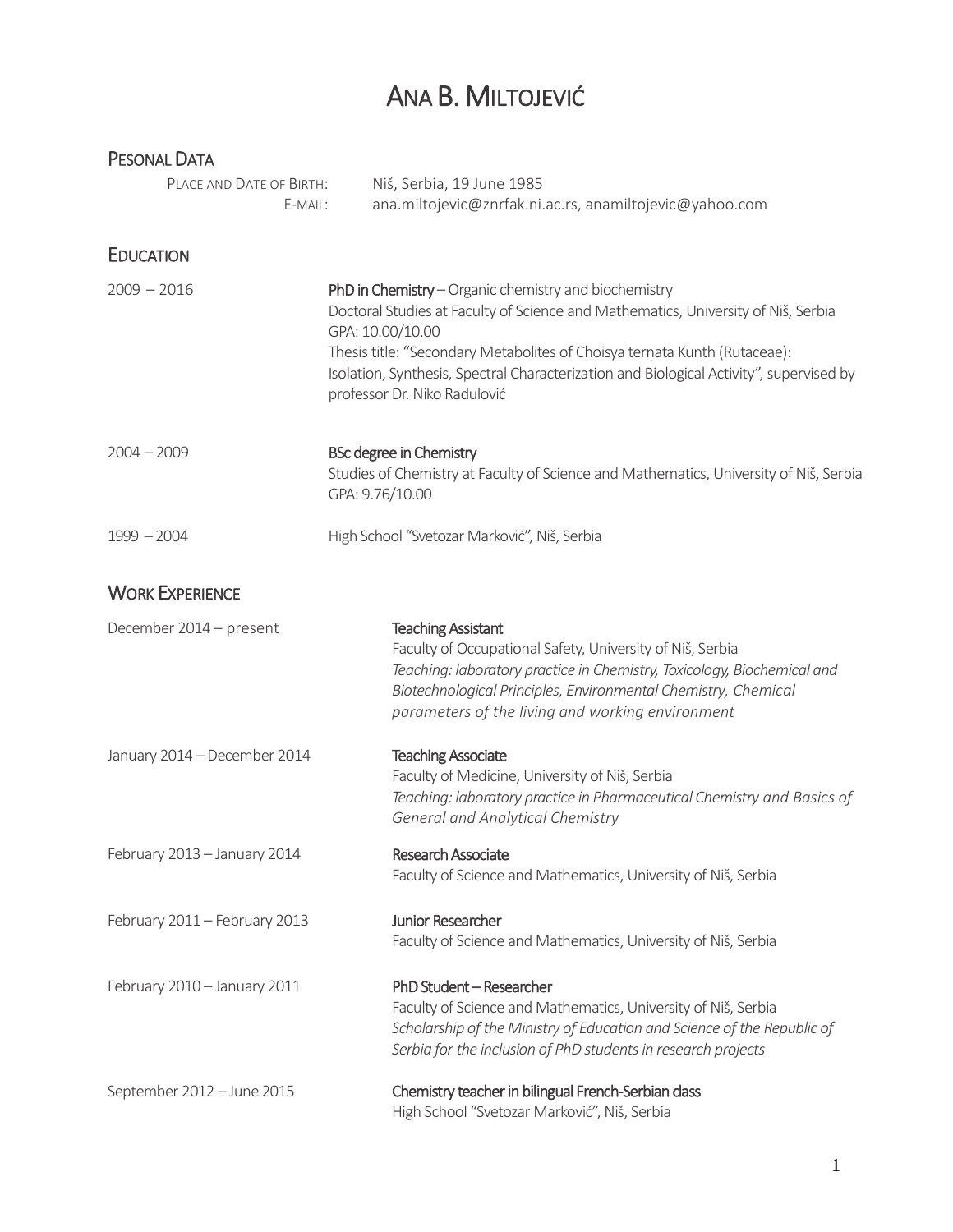#### ADDITIONAL INFORMATION

| <b>RESEARCH PROJECTS:</b>                                                    | National research projects:<br>Active Agents (01/2011 - present);<br>Activity (02/2010 - 12/2010).                                                                                                                                                                                                                                                                                                                                                                                                                                                                                                                                                                                                                                                                                                                                                                                                                                                                                                                                                                                                                         | Combinatorial Libraries of Heterogeneous Catalysts, Natural Products,<br>Modified Natural Products and Their Analogues: A Path to Biologically<br>Secondary Metabolites: Chemical Composition, Antimicrobial and Antioxidant |  |
|------------------------------------------------------------------------------|----------------------------------------------------------------------------------------------------------------------------------------------------------------------------------------------------------------------------------------------------------------------------------------------------------------------------------------------------------------------------------------------------------------------------------------------------------------------------------------------------------------------------------------------------------------------------------------------------------------------------------------------------------------------------------------------------------------------------------------------------------------------------------------------------------------------------------------------------------------------------------------------------------------------------------------------------------------------------------------------------------------------------------------------------------------------------------------------------------------------------|------------------------------------------------------------------------------------------------------------------------------------------------------------------------------------------------------------------------------|--|
| PROFESSIONAL DEVELOPMENT:                                                    | One Month Internship at Max Planck Institute for Chemical Physics of<br>Solids, Dresden, Germany, 2011;<br>One Month Internship at Max Planck Institute for Chemical Physics of<br>Solids, Dresden, Germany, 2010;<br>■ 8 <sup>th</sup> Mass Spectrometry School entitled The Mass Spectrometry in<br>Environmental and Biochemical Analysis, organized by Faculty of Science<br>and Mathematics, University of Niš, Serbia and Pierre and Marie Curie<br>University, Paris, France, held in Niš, Serbia, 2013;<br>" 7 <sup>th</sup> Mass Spectrometry School entitled The Mass Spectrometry in<br>Environmental Pollutants Detection, organized by Faculty of Science and<br>Mathematics, University of Niš, Serbia and Pierre and Marie Curie University,<br>Paris, France, held in Niš, Serbia, 2012;<br>International<br>Training<br>Workshop on Physical-Chemical Aspects<br>of<br>Environmental Health, organized by Michigan State University (USA), the Institute<br>of International Health (Serbia) and the Fogarty International Center Program<br>on Environmental Health (Serbia), held in Niš, Serbia, 2008. |                                                                                                                                                                                                                              |  |
| <b>HONORS AND AWARDS:</b>                                                    | L'Oréal-UNESCO Award for Women in Science, 2016;<br>UPAC Poster Prize Certificate at the $51th$ Meeting of the Serbian Chemical Society,<br>Niš, Serbia, 2014;<br>■ Young Scientists Registration Fellowship at the 43rd International Symposium on<br>Essential Oils (ISEO 2012), Lisbon, Portugal, 2012;<br>• Special Award of the Serbian Chemical Society for outstanding success during the<br>studies, 2010.<br>The Eurobank EFG Scholarship for One Hundred Top Undergraduate Students of<br>Serbian State Universities, 2008.                                                                                                                                                                                                                                                                                                                                                                                                                                                                                                                                                                                      |                                                                                                                                                                                                                              |  |
| <b>PERSONAL SKILLS AND COMPETENCES</b>                                       |                                                                                                                                                                                                                                                                                                                                                                                                                                                                                                                                                                                                                                                                                                                                                                                                                                                                                                                                                                                                                                                                                                                            |                                                                                                                                                                                                                              |  |
| <b>MOTHER TONGUE:</b>                                                        | Serbian                                                                                                                                                                                                                                                                                                                                                                                                                                                                                                                                                                                                                                                                                                                                                                                                                                                                                                                                                                                                                                                                                                                    |                                                                                                                                                                                                                              |  |
| <b>OTHER LANGUAGES:</b><br>Reading skills<br>Writing skills<br>Verbal skills | English<br>excellent<br>excellent<br>excellent                                                                                                                                                                                                                                                                                                                                                                                                                                                                                                                                                                                                                                                                                                                                                                                                                                                                                                                                                                                                                                                                             | French<br>excellent<br>excellent<br>excellent                                                                                                                                                                                |  |
| <b>TECHNICAL SKILLS AND</b><br><b>COMPETENCES:</b>                           | <b>Operating Systems: Windows</b><br>Microsoft Office: Word, Excel, PowerPoint, Access                                                                                                                                                                                                                                                                                                                                                                                                                                                                                                                                                                                                                                                                                                                                                                                                                                                                                                                                                                                                                                     |                                                                                                                                                                                                                              |  |

*Chemistry dedicated software*: ChemBioOffice, MestReNova, WinDNMR,

*Good command ofweb research tools*: SciFinder, Scopus

AMDIS/NIST

**DRIVING LICENCE b** *in B* category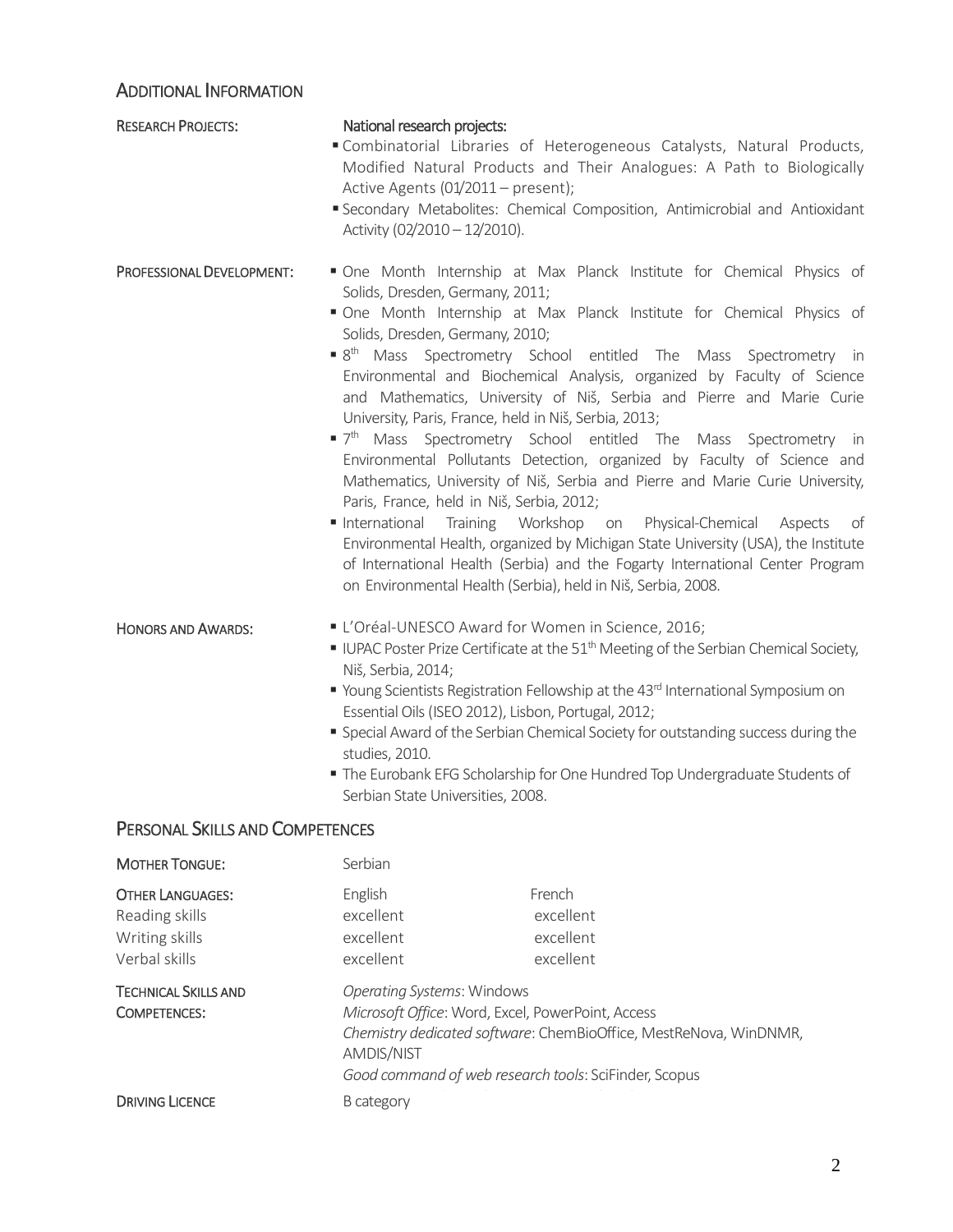| <b>MEMBERSHIPS:</b>                           | Serbian Chemical Society<br>Serbian Young Chemists' Club<br>Serbian Phytochemical and Phytomedicinal Society                                                                                                                                                                                                                                                                                                                                                                                                                                                                                                                                                                                                                                                                      |
|-----------------------------------------------|-----------------------------------------------------------------------------------------------------------------------------------------------------------------------------------------------------------------------------------------------------------------------------------------------------------------------------------------------------------------------------------------------------------------------------------------------------------------------------------------------------------------------------------------------------------------------------------------------------------------------------------------------------------------------------------------------------------------------------------------------------------------------------------|
| <b>EXTRA-CURRICULAR</b><br><b>ACTIVITIES:</b> | " Member of the Chemical Laboratory at the Faculty of Occupational Safety;<br>" Member of the Air Pollution Control Laboratory at the Faculty of Occupational Safety;<br>" Member of the team for the promotion of the Faculty of Occupational Safety;<br>Participated in the organization and realization of the two interactive exhibitions Lessons of Marie<br>Curie and Water in the heart of science, Niš, 2013. and 2014, respectively;<br>" Participated in the organization and realization of the Serbian State Competition in Chemistry,<br>Niš, 2011, and Niš's Local Competition in Chemistry 2009, 2010. and 2012;<br>■ Participated at the Festival of Science "Nauk nije bauk", Niš, 2010, 2011, 2012, 2013;<br>Participated at the Researchers' Night, Niš, 2014. |
| <b>REFERENCE:</b>                             | Dr. Niko S. Radulović<br>Full Professor at University of Niš, Faculty of Sciences and Mathematics, Department of<br>Chemistry<br>Višegradska 33, 18000 Niš, Serbia<br>Tel (fax) +381 18 533014<br>e-mail: nikoradulovic@yahoo.com                                                                                                                                                                                                                                                                                                                                                                                                                                                                                                                                                 |
| <b>ANNEXES:</b>                               | Publications in international SCI-journals with peer review;<br>п<br>Other Publications;<br>ш<br>International Conferences;<br>National Conferences                                                                                                                                                                                                                                                                                                                                                                                                                                                                                                                                                                                                                               |

National Conferences.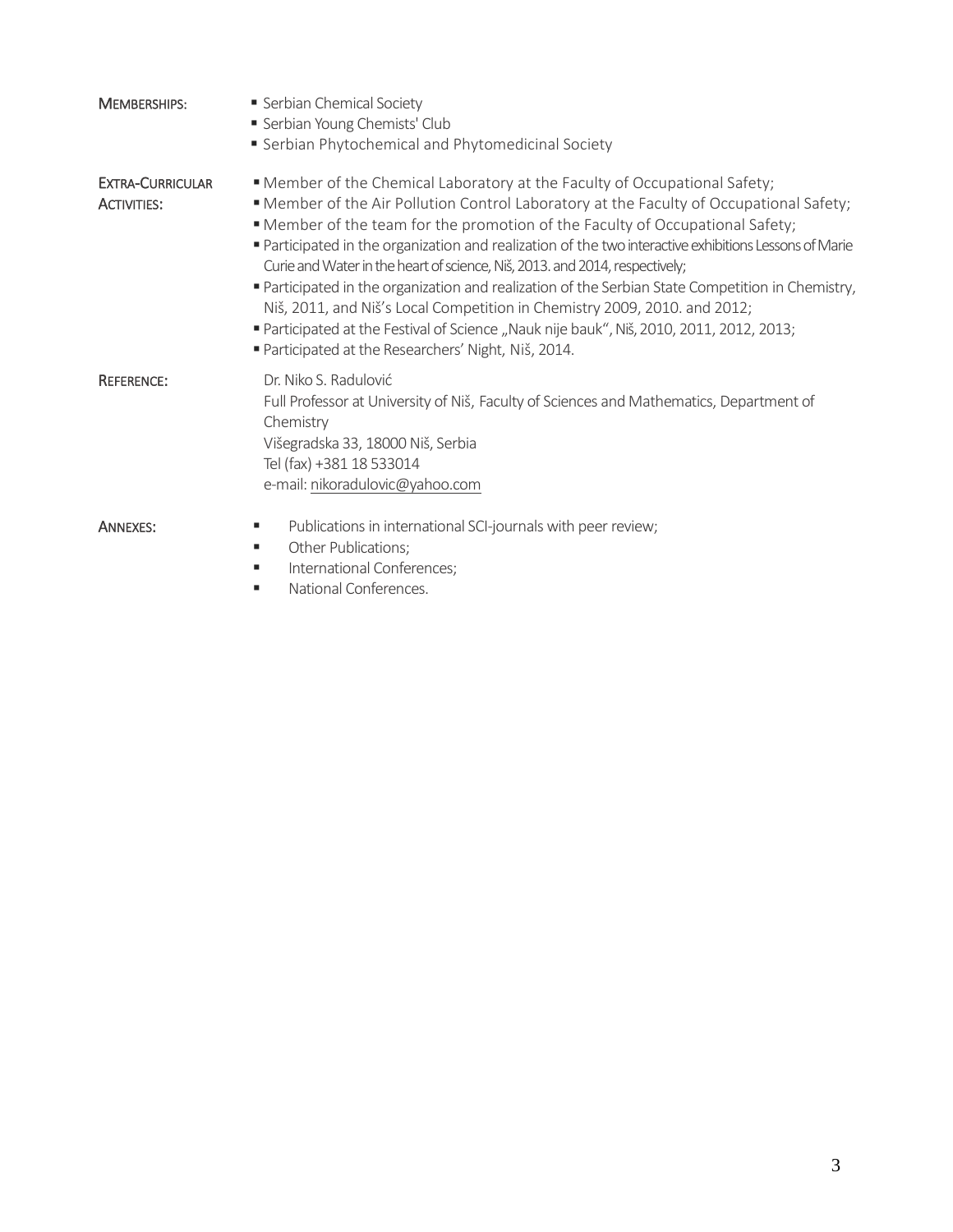# Publications in international SCI-journals with peer review:

- 1. Radulović, N. S.; Miltojević, A. B.; Stojković, M. B.; Blagojević, P. D. New volatile sulfur-containing compounds from wild garlic (*Allium ursinum* L., Liliaceae), *Food Research International*, 2015, *78*, 1–10. ISSN 0963-9969. doi: 10.1016/j.foodres.2015.11.019. IF5 (2015): 3,871 <https://doi.org/10.1016/j.foodres.2015.11.019>
- 2. Radulović, N. S.; Miltojević, A. B.; Stojanović, N. M.; Randjelović, P. J. Distinct urinary metabolite profiles of two pharmacologically active *N*-methylanthranilates: Three approaches to xenobiotic metabolite identification, *Food and Chemical Toxicology*, 2017, *109* (1), 341-355. ISSN 0278-6915. doi: 10.1016/j.fct.2017.09.006. IF5 (2016): 3,628 <https://doi.org/10.1016/j.fct.2017.09.006>
- 3. Miltojević, A. B.; Radulović, N. S. Structural elucidation of thermolysis products of methyl *N*-methyl-*N*nitrosoanthranilate, *RSC Advances*, 2015, *5* (66), 53569-53585. ISSN 2046-2069. doi: 10.1039/C5RA07612A. IF5 (2015): 3,485

<https://doi.org/10.1039/C5RA07612A>

- 4. Gomes Pinheiro, M. M.; Miltojević, A. B.; Radulović, N. S.; Abdul-Wahab, I. R.; Boylan, F.; Fernandes, P. D. Anti-inflammatory activity of *Choisya ternata* Kunth essential oil, ternanthranin, and its two synthetic analogs (methyl and propyl *N*-methylanthranilates), *PLoS One*, 2015, *10* (3), e0121063. ISSN 1932-6203. doi: 10.1371/journal.pone.0121063. IF5 (2015): 3,535 [https://doi.org/10.1371/journal.pone.0121063](https://doi.org/)
- 5. Radulović, N. S.; Blagojević, P. D.; Miltojević, A. B. α-Linalool–a marker compound of forged/synthetic Sweet Basil (*Ocimum basilicum* L.) essential oils, *Journal of the Science of Food and Agriculture,* 2013, *93* (13), 3292–3303. ISSN 0022-5142. doi: 10.1002/jsfa.6175. IF5 (2013): 1,983 <https://doi.org/10.1002/jsfa.6175>
- 6. Radulović, N. S.; Miltojević, A. B.; McDermott, M.; Waldren, S.; Parnell, J. A.; Pinheiro, M. M. G.; Fernandes, P. D.; Menezes, F. d. S. Identification of a new antinociceptive alkaloid isopropyl *N*-methylanthranilate from the essential oil of *Choisya ternata* Kunth. *Journal of Ethnopharmacology*, 2011, *135* (3), 610-619. ISSN 0378- 8741. doi: 10.1016/j.jep.2011.03.035. IF5 (2011): 3,728 <https://doi.org/10.1016/j.jep.2011.03.035>
- 7. Radulović, N. S.; Randjelović, P. J.; Stojanović, N. M.; Ilić, I. R.; Miltojević, A. B.; Stojković, M. B.; Ilić, M. Effect of two esters of *N*-methylanthranilic acid from Rutaceae species on impaired kidney morphology and function in rats caused by CCl4, *Life Sciences*, 2015, *135*, 110-117. ISSN 0024-3205. doi: 10.1016/j.lfs.2015.05.022. IF5 (2015): 2,627 <https://doi.org/10.1016/j.lfs.2015.05.022>
- 8. Gomes Pinheiro, M. M.; Radulović, N. S.; Miltojević, A. B.; Boylan, F.; Fernandes, P. D. Antinociceptive esters of *N*-methylanthranilic acid: Mechanism of action in heat-mediated pain. *European Journal of Pharmacology*, 2014, *727*, 106-114. ISSN 0014-2999. doi: 10.1016/j.ejphar.2013.12.042. IF5 (2014): 2,672 <https://doi.org/10.1016/j.ejphar.2013.12.042>
- 9. Radulović, N. S.; Jovanović, I.; Ilić, I. R.; Randjelović, P. J.; Stojanović, N. M.; Miltojević, A. B. Methyl and isopropyl *N*-methylanthranilates attenuate diclofenac- and ethanol-induced gastric lesions in rats, *Life Sciences*, 2013, *93* (22), 840-846. ISSN 0024-3205. doi: 10.1016/j.lfs.2013.10.002. IF5 (2013): 2,538 <https://doi.org/10.1016/j.lfs.2013.10.002>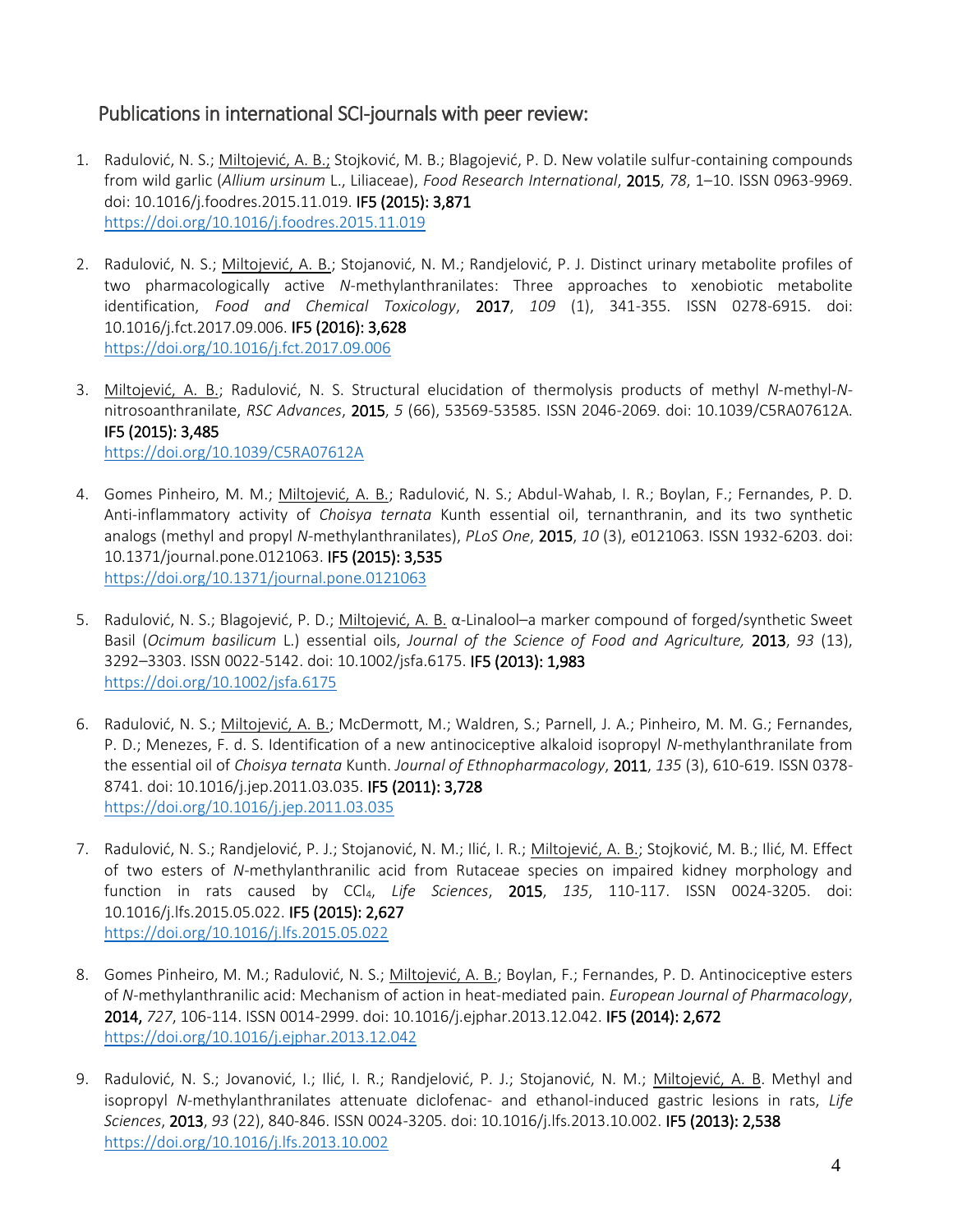- 10. Radulović, N. S.; Miltojević, A. B.; Randjelović, P. J.; Stojanović, N. M.; Boylan, F. Effects of methyl and isopropyl *N*-methylanthranilates from *Choisya ternata* Kunth (Rutaceae) on experimental anxiety and depression in mice, *Phytotherapy Research*, 2013, *27* (9), 1334–1338. ISSN 0951-418X. doi: 10.1002/ptr.4877. IF5 (2013): 2,480 <https://doi.org/10.1002/ptr.4877>
- 11. Radulović, N. S.; Miltojević, A. B.; Vukićević, R. D. Simple and efficient one-pot solvent-free synthesis of *N*methyl imines of aromatic aldehydes, *Comptes Rendus Chimie*, 2013, *16* (3), 257-270. ISSN 1631-0748. doi: 10.1016/j.crci.2013.01.010. IF5 (2013): 1,646 <https://doi.org/10.1016/j.crci.2013.01.010>
- 12. Stojanović-Radić, Z.; Čomić, L.; Radulović, N.; Blagojević, P.; Denić, M.; Miltojević, A.; Rajković, J.; Mihajilov-Krstev, T. Antistaphylococcal activity of *Inula helenium* L. root essential oil: eudesmane sesquiterpene lactones induce cell membrane damage. *European Journal of Clinical Microbiology and Infectious Diseases*, 2012, *31* (6), 1015-1025. doi: 10.1007/s10096-011-1400-1. ISSN 0934-9723. IF5 (2012): <http://www.kobson.nb.rs.proxy.kobson.nb.rs:2048/servisi.131.html?jid=366603>2,863 <https://doi.org/10.1007/s10096-011-1400-1>
- 13. Radulović, N.; Miltojević, A. Alkanes of *Jurinea mollis*, a Pannonian subendemic species. *Chemistry of Natural Compounds*, 2012, *47* (6), 963-965. ISSN 0009-3130. doi: 10.1007/s10600-012-0114-7. IF5 (2012): 0,745 <https://doi.org/10.1007/s10600-012-0114-7>
- 14. Miltojević, A.; Radulović, N.; Vukićević, R. D.; Trifunović, S.; Borrmann, H. Crystal structure of 3-cyclohexyl-1,3-oxazinan-2-one, C10H17NO2. *Zeitschrift fur Kristallographie - New Crystal Structures*, 2011, *226* (4), 651- 652. ISSN 1433-7266. doi: 10.1524/ncrs.2011.0292. IF5 (2011): 0,259 <https://doi.org/10.1524/ncrs.2011.0292>

#### Other Publications:

- 15. Miltojević, A. B.; Radulović, N. S. Complete assignment of  ${}^{1}H$  and  ${}^{13}C$ -NMR spectra of anthranilic acid and its hydroxy derivatives and salicylic acid and its amino derivatives. *Facta Universitatis, Series: Physics, Chemistry and Technology*, 2015, *13* (2), 121-132. ISSN 0354-4656. doi: 10.2298/FUPCT1502121M <https://dx.doi.org/10.2298/FUPCT1502121M>
- 16. Radulović, N. S.; Randjelović, P. J.; Stojanović, N. M.; Ilić, I. R.; Miltojević, A. B. Influence of methyl and isopropyl *N*-methyl antranilates on carbon tetrachloride-induced changes in rat liver morphology and function. *Facta Universitatis, Series: Physics, Chemistry and Technology,* 2013, *11* (1), 67-73. ISSN 0354-4656. doi: 10.2298/FUPCT1301067R.

<https://dx.doi.org/10.2298/FUPCT1301067R>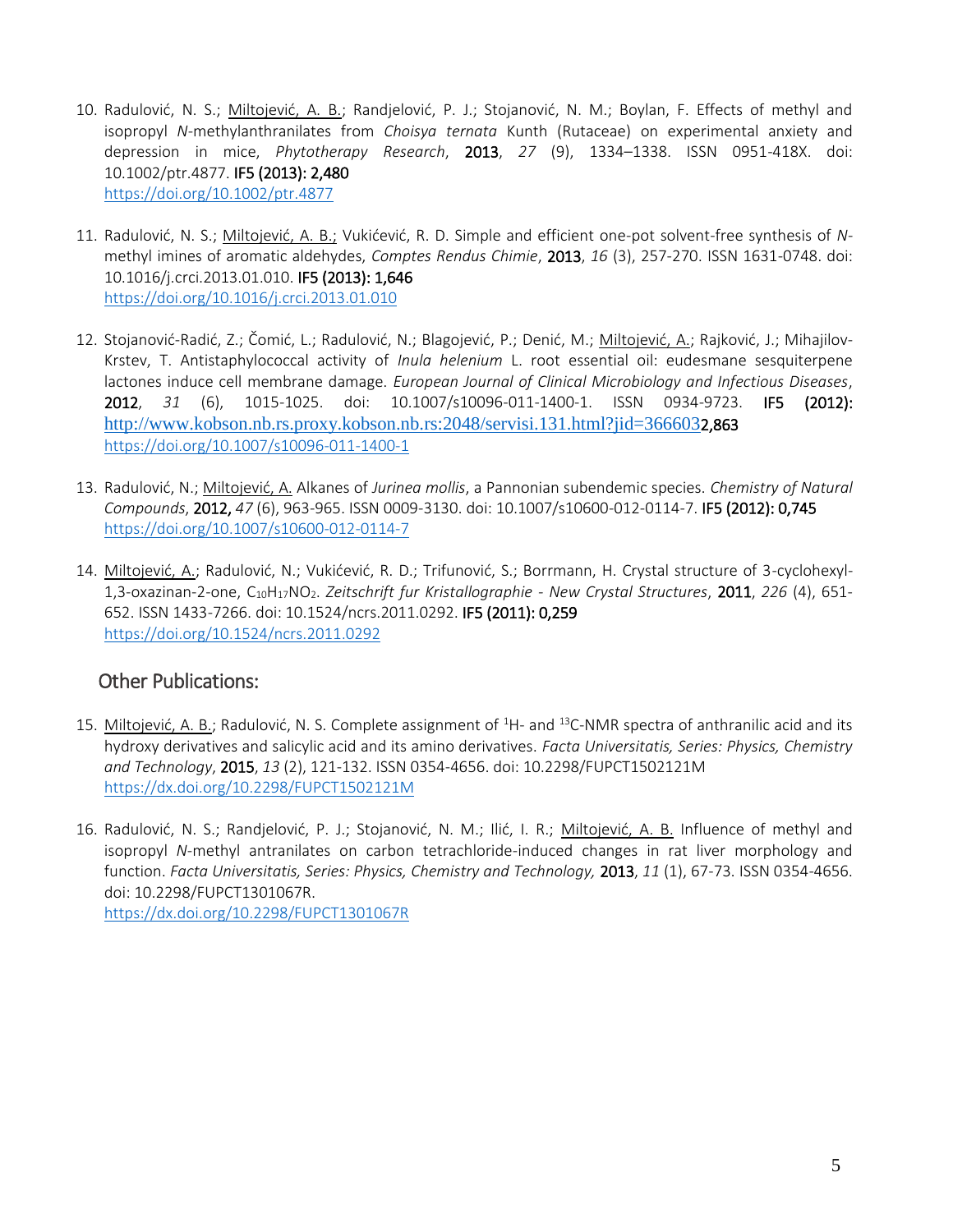## International Conferences:

- 1. Miltojević, A. B.; Radulović, N. S. Complete NMR assignement of 1H- and 13C-resonances of methyl 5 methyl-6-oxo-(5*H*)-phenanthridine-4-carboxylate. In: *Book of Abstracts of the 19th Central and Eastern European NMR Symposium & Bruker Users' Meeting, CEUM 2017*, Timișoara (Romania), 05 - 08. 09. 2017, pp 19.
- 2. Miltojević, A. B.; Radulović, N. S.; Stojanović, N. M.; Randjelović, P. J.; Stojanović, M. T. Metabolites of two essential-oil constituents, methyl and isopropyl *N*-methylanthranilates, in rat urine. In: *Program, Book of Abstracts and Participants of the 47th International Symposium on Essential Oils List, ISEO 2016*, Nice (France), 11 - 14. 09. 2016, pp. 104.
- 3. Miltojević, A. B.; Radulović, N. S.; Blagojević, P. D.; Golubović, T. D. Quantitative structure-property relationship modeling of GC retention indices of organosulfur compounds. In: *Program, Book of Abstracts and Participants of the 47th International Symposium on Essential Oils List, ISEO 2016*, Nice (France), 11 - 14. 09. 2016, pp. 105.
- 4. Ilić, I. R.; Stojanović, N. M.; Randjelović, P. J.; Miltojević, A. B.; Ilić, M.; Živković, V. V.; Ilić, R. S.; Radulović, N. S. Effects of two volatile esters of *N*-methylanthranilic acid in CCl4-induced acute nephrotoxicity rat model. In: *Program, Book of Abstracts and Participants of the 47th International Symposium on Essential Oils List, ISEO 2016*, Nice (France), 11 - 14. 09. 2016, pp. 83.
- 5. Radulović, N. S.; Miltojević, A. B.; Stojković, M. B.; Blagojević, P. D. Allyl hexyl sulfide and allyl octyl sulfide are new bioactive compounds from wild garlic (*Allium ursinum* L., Liliaceae). Identification of additional new sulfur-containing volatiles through simple QSPR modeling of GC retention data. In: *Book of abstracts of the 2 nd International Conference on Natural Products Utilization: From Plants to Pharmacy Shelf*, Plovdiv (Bulgaria), 14 - 17. 10. 2015, pp. 55.
- 6. Stojanović, N. M.; Radulović, N. S.; Randjelović, P. J.; Ilić, I. R.; Miltojević, A. B.; Mitić, K. V.; Krstić, V; Blagojević, P. D. Effects of methyl and isopropyl *N*-methylanthranilates from *Choisya ternata* Kunth (Rutaceae) in rat models of different diseases. In: *Book of abstracts of the 2nd International Conference on Natural Products Utilization: From Plants to Pharmacy Shelf*, Plovdiv (Bulgaria), 14 - 17. 10. 2015, pp. 293.
- 7. Stojanović, N. M.; Blagojević, P. D.; Ranđelović, P. J.; Mitić, K. V.; Miltojević, A. B.; Radulović, N. S. Polypharmacological properties of *Choisya ternata* Kunth essential oil constituents. Esters of *N*methylanthranilic acid - a new panacea? In: *Natural Volatiles and Essential Oils (NVEO)*, Vol. 1, Special Issue 2014 (*45th International Symposium on Essential Oils, ISEO 2014 Abstracts*), Istanbul (Turkey), 07 - 10.09.2014, pp. 203.
- 8. Radulović, N. S.; Miltojević, A. B.; Randjelović, P. J.; Stojanović N. M., Boylan, F. Effects of methyl and isopropyl *N*-methylanthranilates from the essential oil of *Choisya ternata* Kunth (Rutaceae) on experimental anxiety and depression in mice. In: *Programme, Book of Abstracts and Participants List of the 43rd International Symposium on Essential Oils, ISEO 2012*, Lisboa (Portugal), 05 - 08. 09. 2012, pp. pp. 82.
- 9. Radulović, N. S.; Miltojević, A. B. Identification of methyl 2-hydroxy-3-methylhexanoate a new headspace constituent of *Galanthus nivalis* L. (Amaryllidaceae). In: *Programme, Book of Abstracts and Participants List of the 43rd International Symposium on Essential Oils, ISEO 2012*, Lisboa (Portugal), 05 - 08. 09. 2012, pp. 90.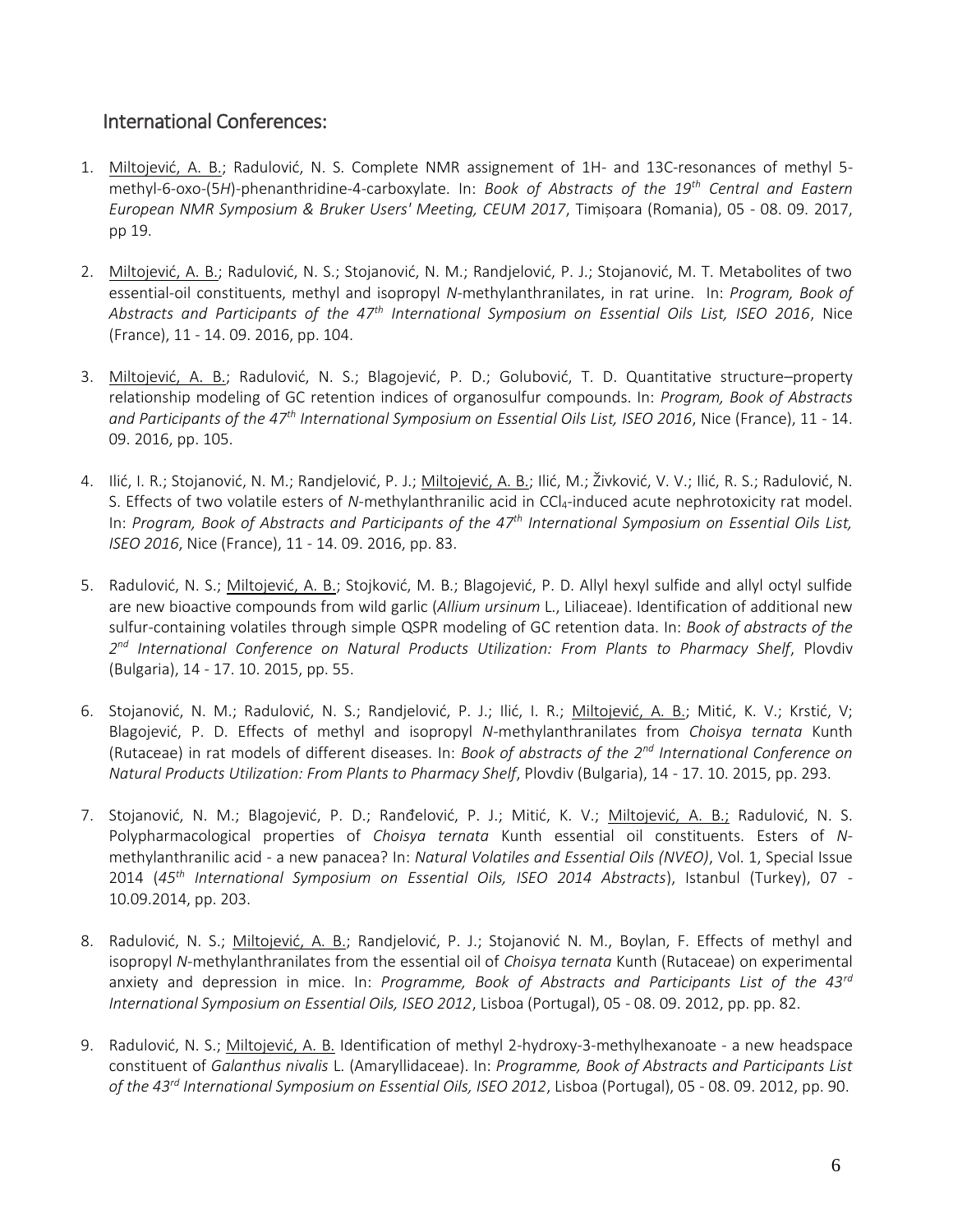- 10. Aleksić, S. B; Radulović, N.; Stojanović, N.; Ranđelović, P.; Miltojević, A.; Blagojević, P.; Milenković, I. Hepatoprotective/-toxic properties of flavoring agents: the case of the naturally occurring methyl and isopropyl *N*-methylanthranilates. In: *Abstracts of the 18th WONCA Europe Conference*, Vienna (Austria), 04 - 07. 07. 2012, pp. 256.
- 11. Milošević, V.; Stojanović, S.; Najman, S.; Miltojević, A.; Ranđelović, J.; Najdanović, J. Effects of *Chelidonium majus* ethanolic extracts on viability and proliferation of different cell types in vitro. In: *6 th Young European Scientist Meeting (YES meeting) Guide*, Porto (Portugal), 16 – 18. 09. 2011, pp. 72.
- 12. Radulović, N.; Blagojević, P.; Miltojević, A. α-Linalool as a constituent of sweet basil (*Ocimum basilicum* L.) essential oil: the first report. In: *Programme and Book of Abstracts of the 41th International Symposium on Essential Oils, ISEO 2010,* Wroclaw (Poland), 05 - 08. 09. 2010, pp. 123.
- 13. McDermott, M.; Waldren, S.; Sales Alviano, D.; Sales Alviano, C.; Miltojević, A.; Radulović, N.; de Sousa Мenezes, F. Chemical constituents and antibacterial activity of *Choisya ternatа* Kunth essential oil. In: *Programme and Book of Abstracts of the 40th International Symposium on Essential Oils, ISEO 2009*, Savigliano (Italy), 06 - 09. 09. 2009, pp. 120.

### National Conferences:

- 1. Krstić, M.; Miltojević, A.; Radulović, N. Wax alkanes of *Galanthus nivalis* L. (Amaryllidaceae). In: *Abstracts of the 12th Symposium on the Flora of Southeastern Serbia and Neighboring Regions*, Kopaonik, 16 -19. 06. 2016, pp. 115-116.
- 2. Radulović, N. S.; Miltojević, A. B. Structural elucidation of thermolysis products of methyl *N*-methyl-*N*nitrosoanthranilate. In: *Program and Book of Abstracts of the 53rd Meeting of the Serbian Chemical Society*, Kragujevac. 10 - 11. 06. 2016, pp. 104. ISBN 978-86-7132-056-6. COBISS.SR-ID 223816204.
- 3. Miltojević, A. B.; Radulović, N. S. Unexpected second-order effects in proton-coupled <sup>13</sup>C NMR spectra of 3aminosalicylic acid. In: *Book of Abstracts of the 3rd Conference of Young Chemists of Serbia*, Belgrade, 24.10.2015, pp. 15. ISBN 978-86-7132-059-7. COBISS.SR-ID 218304012.
- 4. Miltojević, A. B.; Radulović, N. S; Živković, M. Z.; Vukićević, R. D. Simple and efficient one-pot solvent-free synthesis of *N*-methyl imines of aromatic aldehydes. In: *Proceedings of the 51st Meeting of the Serbian Chemical Society and the 2nd Conference of the Young Chemists of Serbia*, Niš, 05 - 07. 06. 2014, pp. 94. ISBN 978-86-7132-055-9. COBISS.SR-ID 207456524.
- 5. Blagojević, P. D.; Veljković, D.; Dekić, V. S.; Dekić, B. R.; Miltojević, A. B.; Zarić, S.; Borrmann, H.; Radulović, N. S. Thiazole-coumarin hybrids: crystal packing determines tautomeric form. In: *Proceedings of the 51st Meeting of the Serbian Chemical Society and the 2nd Conference of the Young Chemists of Serbia*, Niš, 05 - 07. 06. 2014, pp. 88. ISBN 978-86-7132-055-9. COBISS.SR-ID 207456524.
- 6. Radulović, N.; Miltojević, A. Alkanes of *Jurinea mollis* L., a pannonian subendemic species. In: *Book of Abstracts of the 11th Symposium on the Flora of Southerneastern Serbia and Neighboring Regions*, Vlasina, 13 - 15. 06. 2013, pp. 88.